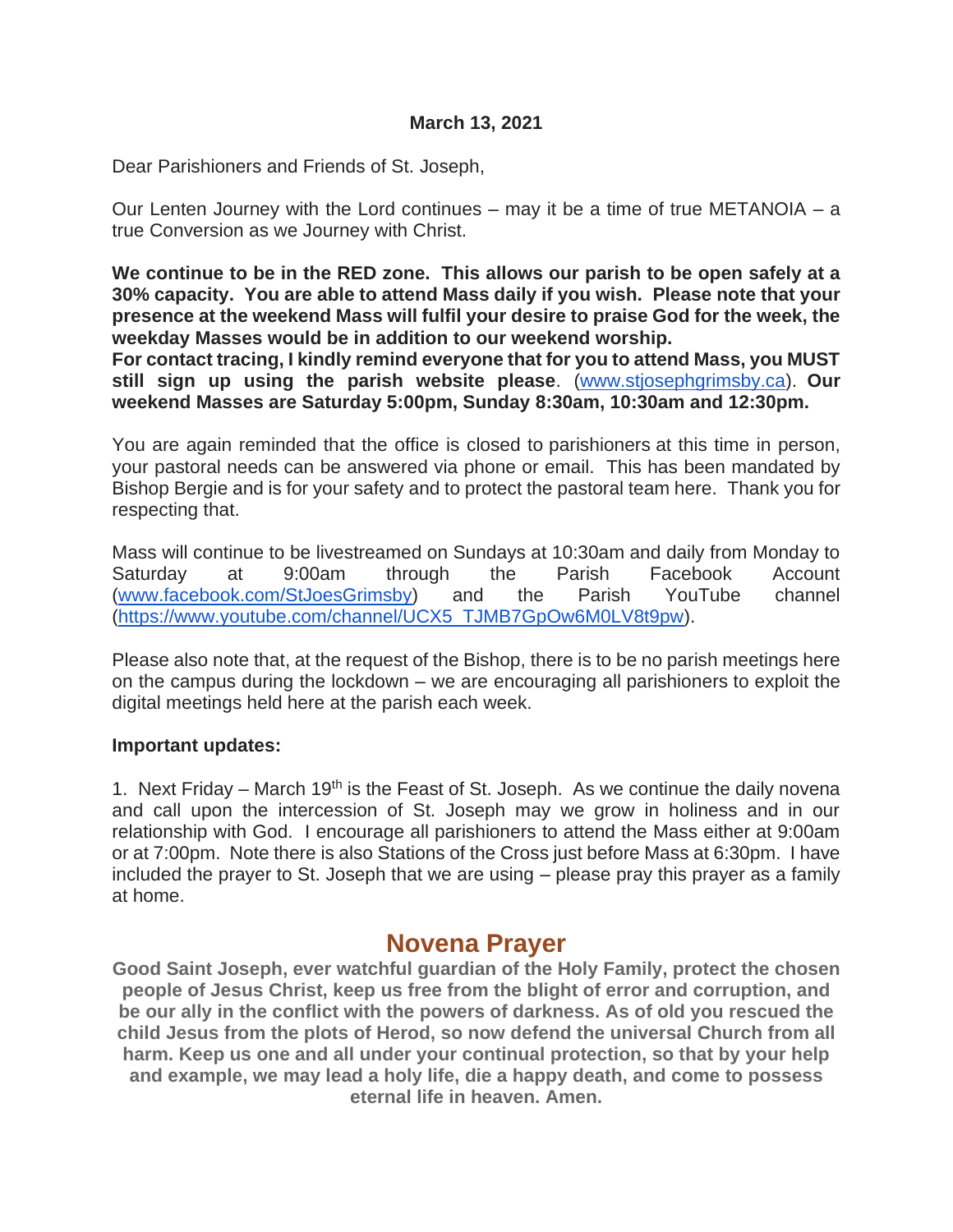2. **Our Parish Lenten Reconciliation Evening will take place on Tuesday March 23 at 7:00pm here at St. Joseph**. I will have priests brought in from across the Diocese who speak a variety of languages. Please mark this date on your calendars and make confession a priority before Easter. We are reminded of the church's rule of an "Easter duty" that all Catholics are required by Canon law to go to confession **at least** once a year. Come drink from the fountain of God's Mercy! Jesus, I trust in You!

3. This weekend brings our fourth week of METANOIA to a close. Let us continue to reflect upon the amazing mercy of God – and the power of the suffering, death and resurrection of Jesus that has freed us from sin.

I remind you to watch the video at least once during the week and continue to reflect upon the questions that I have outlined.

I have included the questions here for those who are not following on our Parish Facebook page. Beginning on Sunday, I invite you to begin watching the 5<sup>th</sup> video entitled "Jesus Prays."

## METANOIA SESSION #4 Discussion Questions – Sin and Mercy

Questions to ponder...

METANOIA Discussion Questions Session #4 – Sin and Mercy

1. Does my sin define who I am? Do I believe that God defines me by my sin?

2. When betrayed by someone that I love, and called to forgive them, how does that make me feel? Do I have strong desire to forgive? Does my love for God and the other person, help me to work through the anger against them? What is the motivation for me to forgive? Am I motivated to forgive?

3. Have we ever felt like the prodigal son / daughter? Have we ever felt God's loving embrace? How did we respond to that embrace – did I accept / reject it? Am I willing to take the risk to return to Him?

4. Have you ever had an awareness of your sin that moved you to tears?

5. Do I hold judgements or prejudices against others? Has God revealed them to me in a time of great humility?

6. When is the last time I have gone to confession to receive God's mercy and love? Do I feel that I am good enough – not needing the sacrament of healing?

7. Can I believe that Jesus will not push me away? Do I recognize the need for repentance in my life?

8. Some say, "Why are Catholics so obsessed with sin?" Do I worry about the sin in my life, do I actively work at removing sin from my life? Do I "write off" my sin as "not a big deal?"

9. When is the last time I looked at the crucifix and realize that Jesus died on the cross to redeem me, save me?

10. Do I realize / recognize the effects of my sin before God....others.... the world?

11. Do I take my relationship seriously with God and how we approach or deal with sin?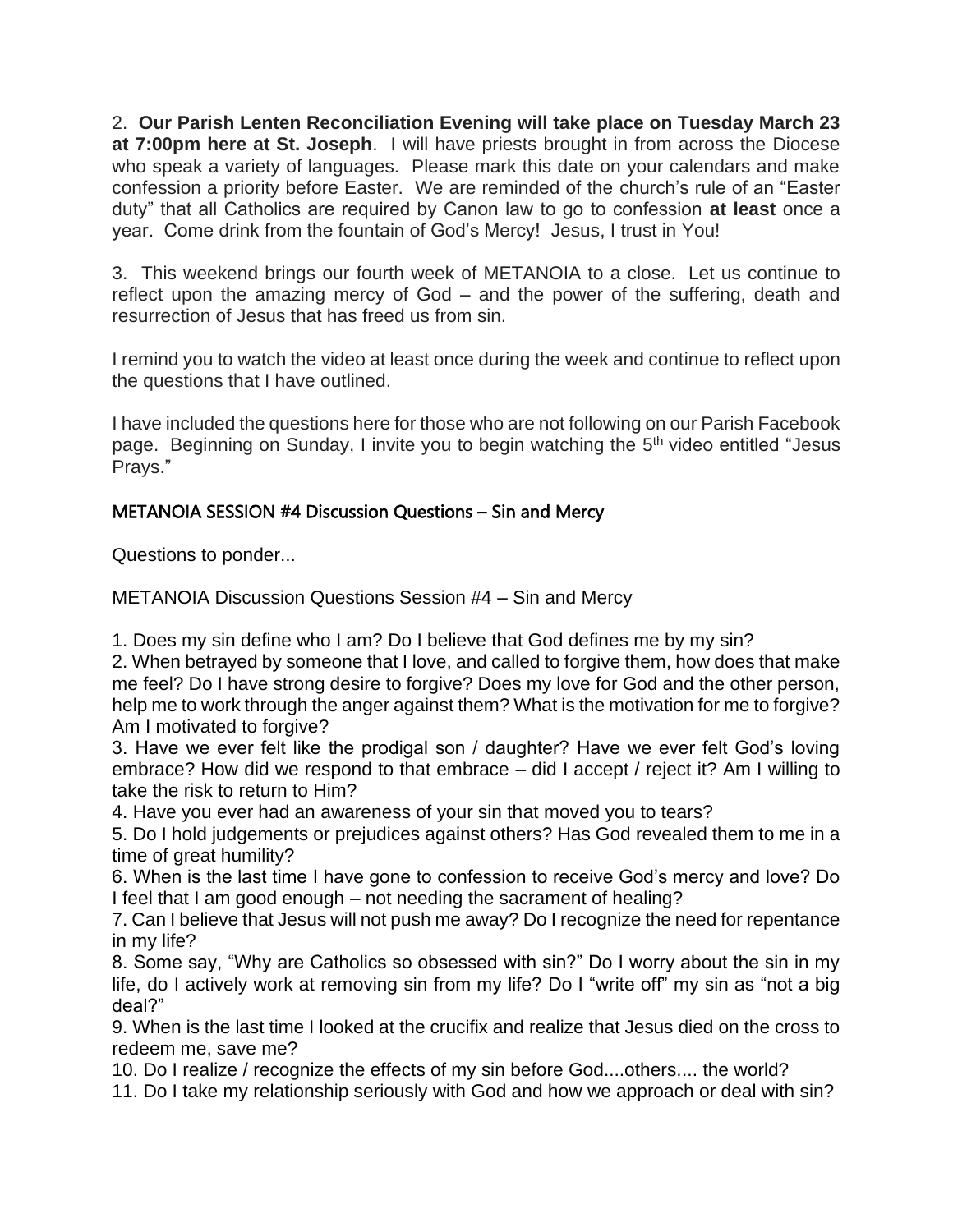12. Do I believe that the Lord's love and mercy is greater than any sin I have committed? Jesus came to free me from my sin.....am I willing to participate in the freeing of self from sin?

- 13. Can I recognize the presence of the Jesus in the midst of the wounds of life?
- 14. Do I spend time focusing on the great mercy of God?

God bless you all as we continue our Lenten journey together.

Gentle reminder, for those who wish to participate or observe a group think, I hold 3 livestream sessions each week to allow for dialogue, discussion and asking of questions. These live sessions take place through the parish Facebook page [\(www.facebook.com/StJoesGrimsby\)](http://www.facebook.com/StJoesGrimsby) and take place at the following time slots to accommodate your schedule. **Watch the movie 30 minutes before these three live sessions and use them to assist you to grow spiritually.**

### **Mondays @ 12:30pm / Thursdays @ 7:30pm / Saturdays @ 11:30am**

(Note – they will all be uploaded to the Parish YouTube channel for those who do not use the Facebook platform). Again, kindly watch the videos BEFORE these sessions – we will not be watching them together on Facebook (in case of internet crash, slow connection etc.).

**To register, you enroll on [www.wildgoose.tv](http://www.wildgoose.tv/) and register with an email address. You do not need to call the parish office, nor email us to enroll you. Please do so yourself.**

3. The devotion of the Stations of the Cross is celebrated in the Church on Fridays at 6:30pm. Join us this coming Friday as we pray the Stations through Mary's Eyes. Mass will follow the Stations at 7:00pm.

4. Please pray for the last group of young people who will be receiving the Sacrament of Reconciliation for the first time on Monday. May the Lord free them from sin and grant them the grace of God's mercy.

5. I continue to remind all families with young children of the 4 videos I have produced to help families pray the Rosary together as a family. Find these videos on our parish website at the following link: <https://www.stjosephgrimsby.ca/resources/> - scroll to the bottom and you will see the Video links. What a great opportunity to join in prayer as a family and pray the rosary together during Lent.

6. Construction continues for the new parish digital sign in front of the church. You will note the old sign has already been removed. For now, it is a bit of an 'eye sore'….but will completed soon. I cannot wait for you all to see it!

### 7. **Development and Peace Share Lent Campaign**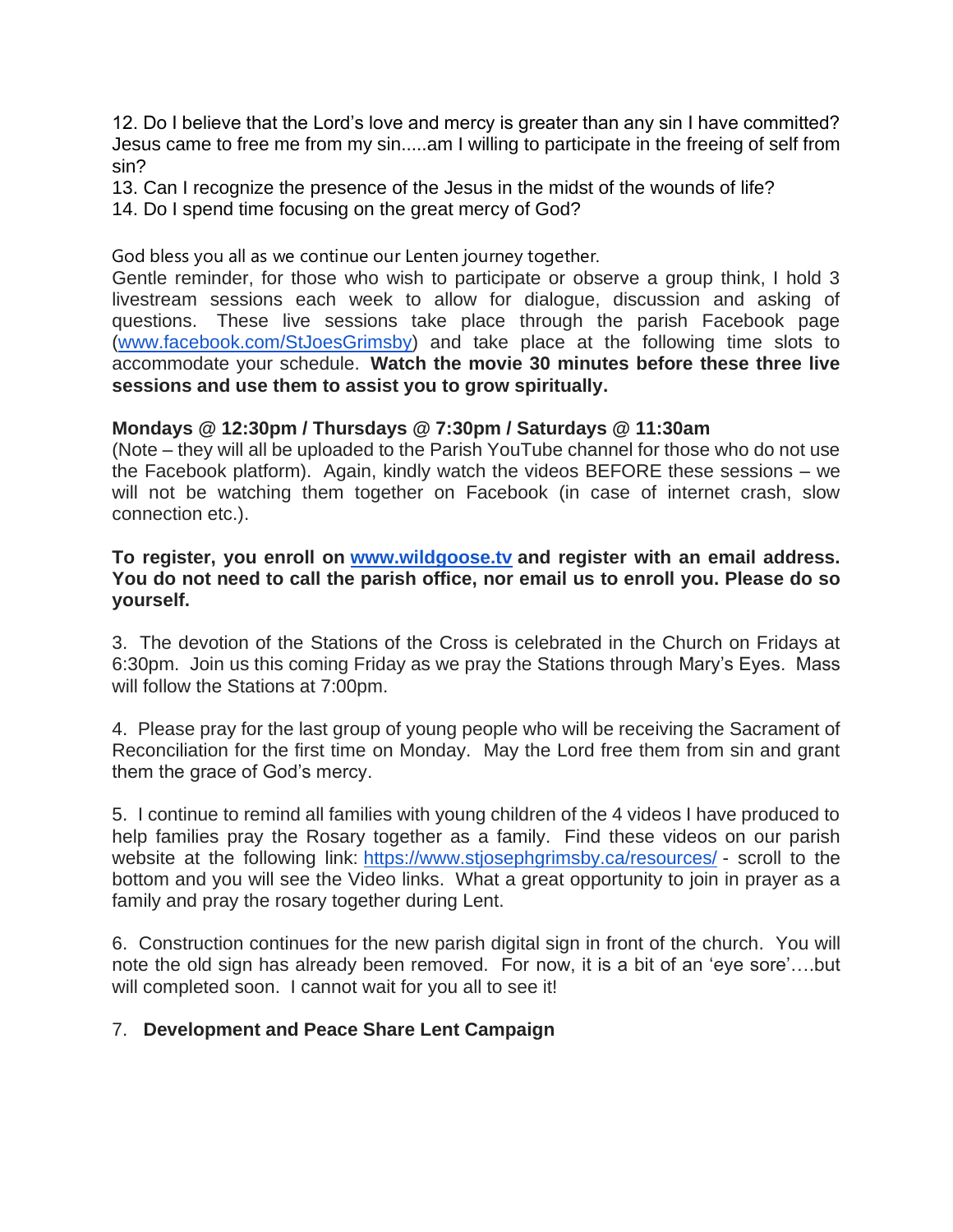The 2021 D&P Caritas Canada Share Lent campaign continues here at St. Joseph. What a graced opportunity for us to do our part to assist our brothers and sisters who are most in need throughout the world.

**The "Share Love Share Lent" collection is next week**. Please indicate "Share Lent" when completing an e-transfer to the parish [\(myparishgift@gmail.com\)](mailto:myparishgift@gmail.com). If desired, you may use the Share Lent envelope in the Sunday Offering Envelopes box and drop your contribution off at the church. Alternatively, donate directly to Development and Peace at <https://www.devp.org/en/campaign/sharelove>

If you missed seeing the "Share Love Share Lent" video, here is the link <https://youtu.be/xkyIFzbJibM>

Find attached the link to the Encyclical letter from Pope Francis - [http://www.vatican.va/content/francesco/en/encyclicals/documents/papa](http://www.vatican.va/content/francesco/en/encyclicals/documents/papa-francesco_20201003_enciclica-fratelli-tutti.html)[francesco\\_20201003\\_enciclica-fratelli-tutti.html](http://www.vatican.va/content/francesco/en/encyclicals/documents/papa-francesco_20201003_enciclica-fratelli-tutti.html)

Please consider supporting the Development and Peace Share Lent Campaign as we share our resources with those most in need in our world.

Thank you for your generosity! From the Parish Development & Peace committee

# **CHILDREN LITURGY / LITTLE SPIRITS RESOURCES**

Use the link for the most up to date resources for Children's Liturgy [\(https://www.stjosephgrimsby.ca/childrens-liturgy/\)](https://www.stjosephgrimsby.ca/childrens-liturgy/) and Little Spirits [\(https://www.stjosephgrimsby.ca/little-spirits/\)](https://www.stjosephgrimsby.ca/little-spirits/)

## **OTHER IMPORTANT UPDATES**

1. As Easter approaches in the coming months, parishioners and friends of St. Joseph are encouraged to donate funds in remembrance of our loved ones who have died. These funds will be used to decorate the Church for the Easter Season. The loved one's names will be placed in the Book of Life and prayed for at all Masses through the Easter Season. Please email the names to the parish sirc.grimsby@cogeco.net and send an etransfer to the parish – Memo line EASTER FLOWERS or fill out the attached form and drop it off in the collection or parish office mailbox with your donation. May the souls of the faithful departed through the mercy of God, rest in peace.

2. Thank you for all who supported the St. Joseph Parish Catholic Women's League pizza sale. Orders are to be picked up from 2:30pm-4:00pm.

### 3. **The Knights of Columbus will be hosting their next bottle drive**

**fundraiser**. These funds collected will be put towards the Heating and Air Conditioning Units for the Church. The bottle drive will be held on **Saturday March 20, 2021 from 9:00am to 4:00pm**. Thank you for your support in this venture.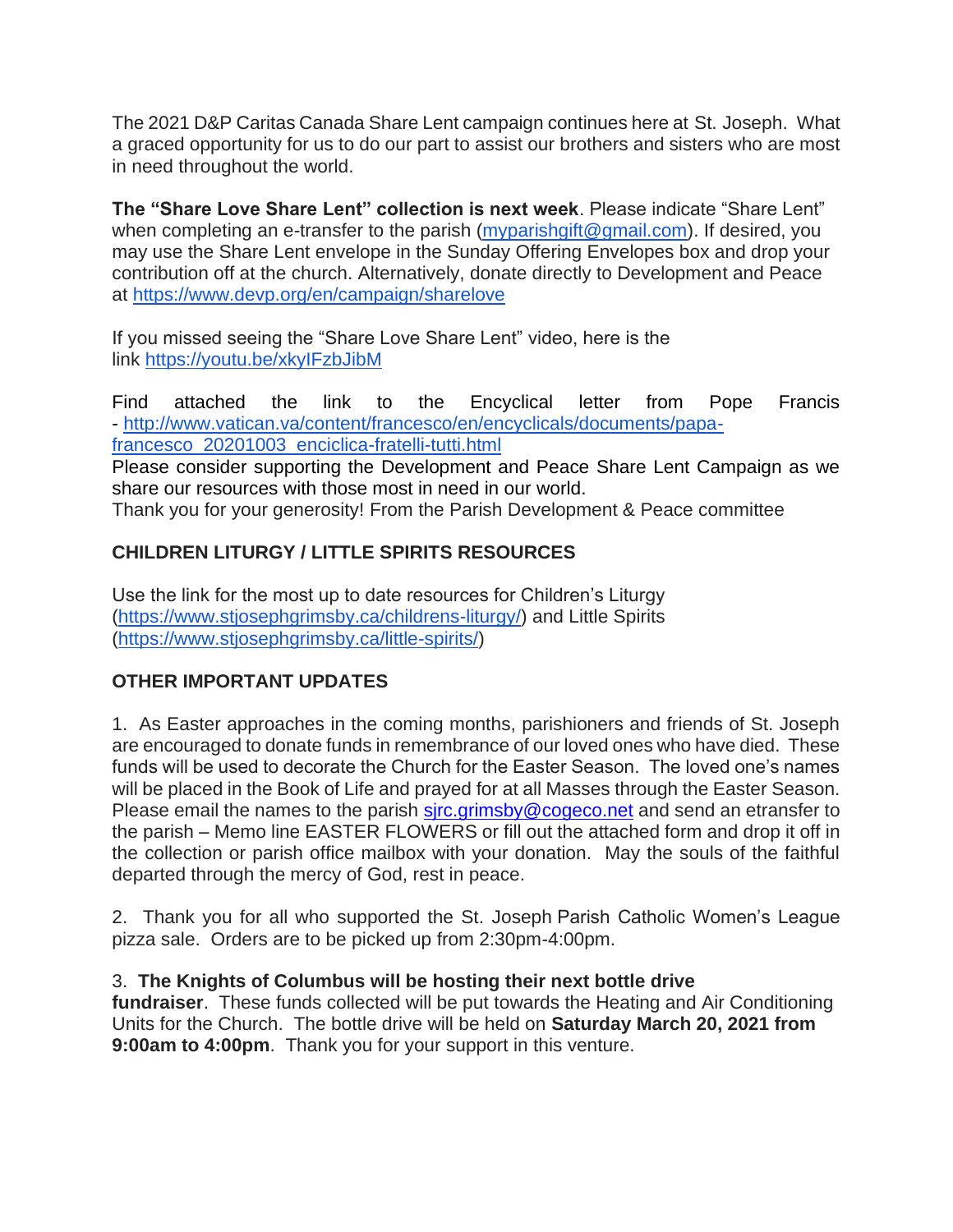4. Please continue to pray for all our pilgrims (myself included) who have taken Jody Robertson, our Evangelization Minister's suggestion to begin the St. Francis Way pilgrimage. We are approaching the end of the pilgrimage and thank you for your prayers.

5. Our 2<sup>nd</sup> ALPHA series is in its final weeks. Please continue to pray for Jody and all parishioners who are participating in it. We look forward to our upcoming 3<sup>rd</sup> ALPHA series and I remind all parishioners, that the goal is for every parishioner of St. Joseph to participate in this spiritually enriching program to deepen our relationship with Jesus Christ.

6. Please continue to remember the parish regarding financial giving. We rely on your weekly contributions to sustain and build the kingdom of God in our parish. You can drop your offerings off in the boxes following Mass this weekend, drop it off in the outside mailbox, bring it to the parish office all week, or through the etransfer option – [myparishgift@gmail.com.](mailto:myparishgift@gmail.com) Thank you in advance to those families who continue to sustain our parish through their contributions.

7. Please continue to support our campaign for the new Heating and Air Conditioning units here at St. Joseph. **This project will cost the parish \$120,000** and your generosity is required to meet these costs. Thank you to those who have already stepped up and made donations – to date, we have **currently raised \$47,180 towards the total**. I am asking all parishioners to contribute significantly to this project since we all expect a warm church in the winter and cool church in the summer months. The old units, original to this church building, lasted us 25 years – and for those of us who are homeowners, we know that we certainly 'soaked' every ounce of life out of them. As you make your contribution, please write **"HEATING / AIR"** on the front of your envelope or in the memo line of an etransfer [\(myparishgift@gmail.com\)](mailto:myparishgift@gmail.com) and those funds will be counted towards your tax receipt for the end of the year. Special envelopes will be available to pick up for this project next weekend. Thank you in advance for your assistance.

8. 2021 envelopes are available for pickup in the foyer of the Church. Please pick up your envelopes for the new year which begins the end of November. **Please contact the parish office if you are shifting from the paper envelope to e-giving only. We can cancel your box order for 2022 and save on the purchase of envelopes, in addition to being more environmentally friendly. Thank you!**

9. 2020 tax receipts are now available for pickup in the foyer of the Church. Thank you for your generosity in supporting the parish this past year.

10. Confessions continue to be heard every Saturday at 3:00pm in the St. Nicholas Room.

11. The parish website continues to help so many – visit [www.stjosephgrimsby.ca](http://www.stjosephgrimsby.ca/) – and our social media accounts to help enhance your faith. Also please continue to look at the parish YouTube channel for daily updates.